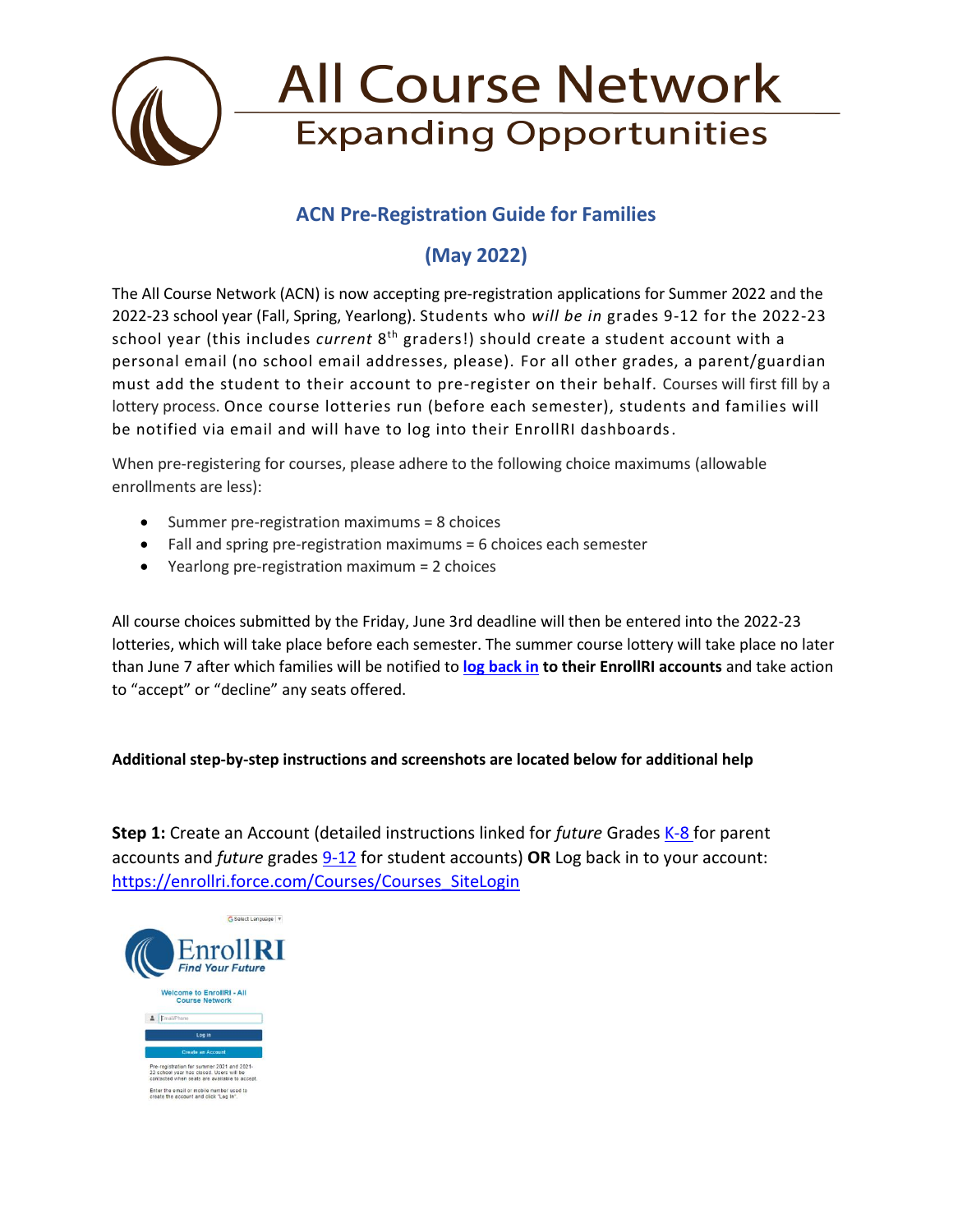

**Step 2:** Enter the verification code sent to the email or mobile number used to create the account and click "verify"



**Step 3 (Parents/Guardians, future grades K-8):** Add Student or Go to Student Dashboard

| <b>DE</b> Rhode Island<br><b>DE</b> Department HOME<br>Welcome to the All Course Network<br>Pre-registration for Spring Semester 2021 will close at 11:59PM Monday, January 11th. Until then, students may pre-register for up to two<br>courses per semester and return to your profile before the deadline to change your selection. A special note for middle and high school<br>students: you may drop courses during this time with no impact to your transcript; however, withdrawing after January 11th will result in a "W"<br>on your high school transcript.<br><b>My Students</b> | <b>MY INFORMATION</b>                                        |                                                        | <b>INLOGOUT</b><br>GSelect Language<br><b>Add Student</b> | Add a student or select<br>a student from your<br>account and click on<br>"Go to Student<br>Dashboard" |
|----------------------------------------------------------------------------------------------------------------------------------------------------------------------------------------------------------------------------------------------------------------------------------------------------------------------------------------------------------------------------------------------------------------------------------------------------------------------------------------------------------------------------------------------------------------------------------------------|--------------------------------------------------------------|--------------------------------------------------------|-----------------------------------------------------------|--------------------------------------------------------------------------------------------------------|
| Dom Test Student 1<br>Date of Birth:<br>Current Grade:                                                                                                                                                                                                                                                                                                                                                                                                                                                                                                                                       | 09/30/2008<br>$\mathbf{R}$<br><b>Go to Student Dashboard</b> | Dom Test Student 2<br>Date of Birth:<br>Current Grade: | 08/23/2009<br><b>Go to Student Dashboard</b>              |                                                                                                        |

**To "Add Student":** 

- Fill in "student information" for each student.
- Fields with the red lines are required.

*This information can be edited at any time from the student dashboard.*

| <b>INLOGOUT</b>                |                          | HOME<br><b>MY INFORMATION</b> | <b>RIDE</b> Systement                               |
|--------------------------------|--------------------------|-------------------------------|-----------------------------------------------------|
| G Select Language              |                          |                               |                                                     |
|                                |                          |                               | Add a Student                                       |
|                                |                          |                               | Complete the following information for your student |
| <b>Relationship to Student</b> | <b>Student Last Name</b> | <b>Student Middle Name</b>    | <b>Student First Name</b>                           |
| Soloct                         |                          |                               | 佰                                                   |
|                                | <b>Current Grade</b>     | Gender                        | Date of Birth                                       |
|                                | Select<br>٠              | Select v                      | MMDDAYYY                                            |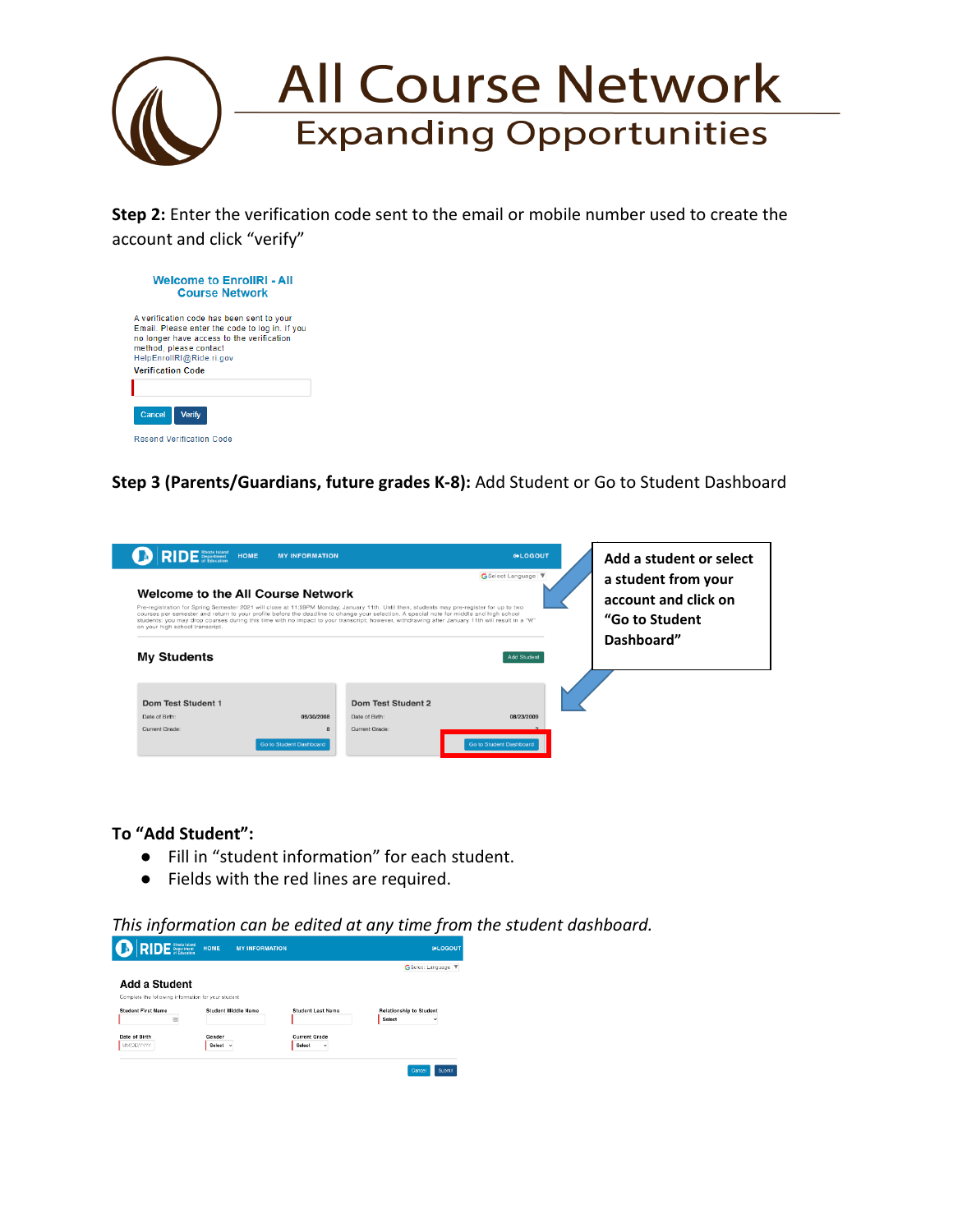# **All Course Network Expanding Opportunities**

**Step 4 (All):** Select "Add Course" and select the semester in which the course is available. If there are courses in more than one semester you are interested in, we suggest you begin with Summer and continue to each semester (or yearlong) in order shown, skipping the semesters in which you don't plan to select any courses.

| Enroll <b>RI</b>      | <b>HOME</b> | <b>MY INFORMATION</b>                                             |
|-----------------------|-------------|-------------------------------------------------------------------|
|                       |             |                                                                   |
|                       |             | <b>Select Semester for Jessie</b>                                 |
|                       |             | Which 2022-2023 semester would you like to add courses for first? |
| <b>Summer</b>         |             |                                                                   |
| <b>Year Long</b>      |             |                                                                   |
| Fall                  |             |                                                                   |
| <b>Spring</b>         |             |                                                                   |
| Cancel<br><b>Next</b> |             |                                                                   |

**Step 5**: Next, you will then be taken to the Course Selection Page pictured here where you can choose courses.



Please note: To learn more about a course, click on the **O** icon to get more info on a course.

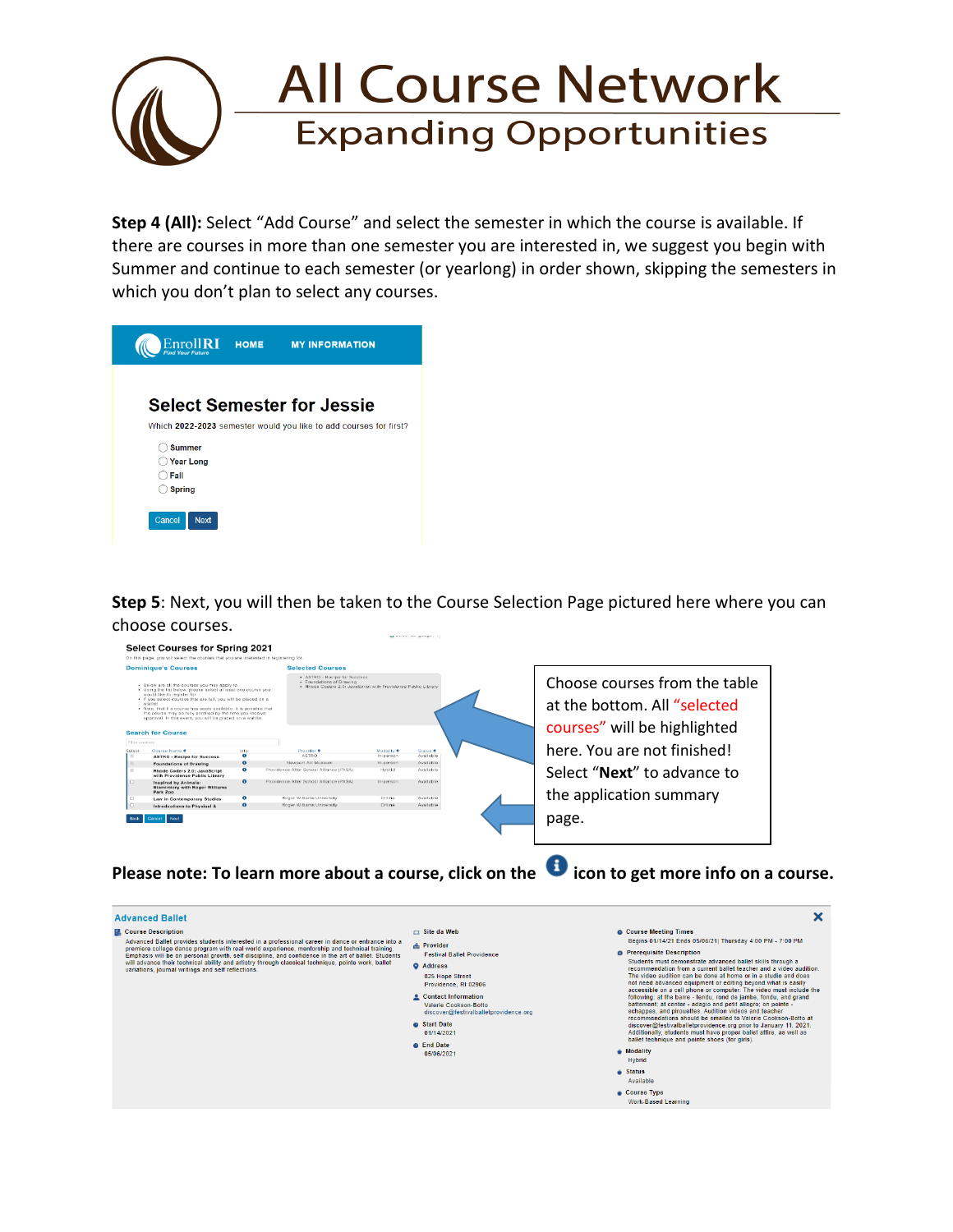

**Step 5**: Students/parents must confirm they meet the prerequisites for relevant courses. *Please note: ALL dual enrollment courses require additional registration steps with the institution.*



**Step 6: Accept terms by checking the boxes and type initials. Select "Submit" to finalize the pre-registration application.** 

All information entered on the preregistration form displays on a summary. This page can be printed. Once the terms and conditions are accepted, a copy of this information is sent to the email address reflected on the summary.

| <b>Application Summary for Dominique</b>                       |                                            |                          |                                    |                |
|----------------------------------------------------------------|--------------------------------------------|--------------------------|------------------------------------|----------------|
|                                                                |                                            |                          |                                    | <b>O</b> Print |
| <b>Student Information</b>                                     |                                            |                          |                                    |                |
| <b>Course Application ID</b>                                   |                                            | CA-00000016              |                                    |                |
| <b>Student Name</b>                                            |                                            | Dominique Test Student 1 |                                    |                |
| Student ID (LASID)                                             |                                            |                          |                                    |                |
| <b>Student Date of Birth</b>                                   |                                            | 12/2/2002                |                                    |                |
| Student Mobile Phone Number                                    |                                            | (619) 884-5109           |                                    |                |
| Email                                                          |                                            | dominiqueamis@gmail.com  |                                    |                |
| Street#/ Street Name                                           |                                            | 1234 N MAIN ST           |                                    |                |
| Apartment #                                                    |                                            |                          |                                    |                |
| City                                                           |                                            | <b>PROVIDENCE</b>        |                                    |                |
| State                                                          |                                            | $_{\rm H}$               |                                    |                |
| Zip Code                                                       |                                            | 02904                    |                                    |                |
| I Am Experiencing Homelessness                                 |                                            | No                       |                                    |                |
| <b>Student's Current Grade</b>                                 |                                            | $\overline{9}$           |                                    |                |
| <b>Student's Current School</b>                                |                                            | Dunn's Corners School    |                                    |                |
| Courses                                                        |                                            |                          |                                    |                |
| Course Name                                                    | Provider                                   |                          | <b>Contact Email</b>               | Start<br>Date  |
| ASTRO - Recipe for Success                                     | <b>ASTRO</b>                               |                          | astrocurricular@gmail.com          | 03/06/202<br>1 |
| Foundations of Drawing                                         | Newport Art Museum                         |                          | ndiedrich@newportartmuseum.<br>org | 01/25/202<br>1 |
| Rhode Coders 2.0: JavaScript with Providence Public<br>Library | Providence After School Alliance<br>(PASA) |                          | hexel@mypasa.org                   | 01/26/202<br>1 |

**To pre-register for another semester, select from the menu or select "None, I'm all finished".**